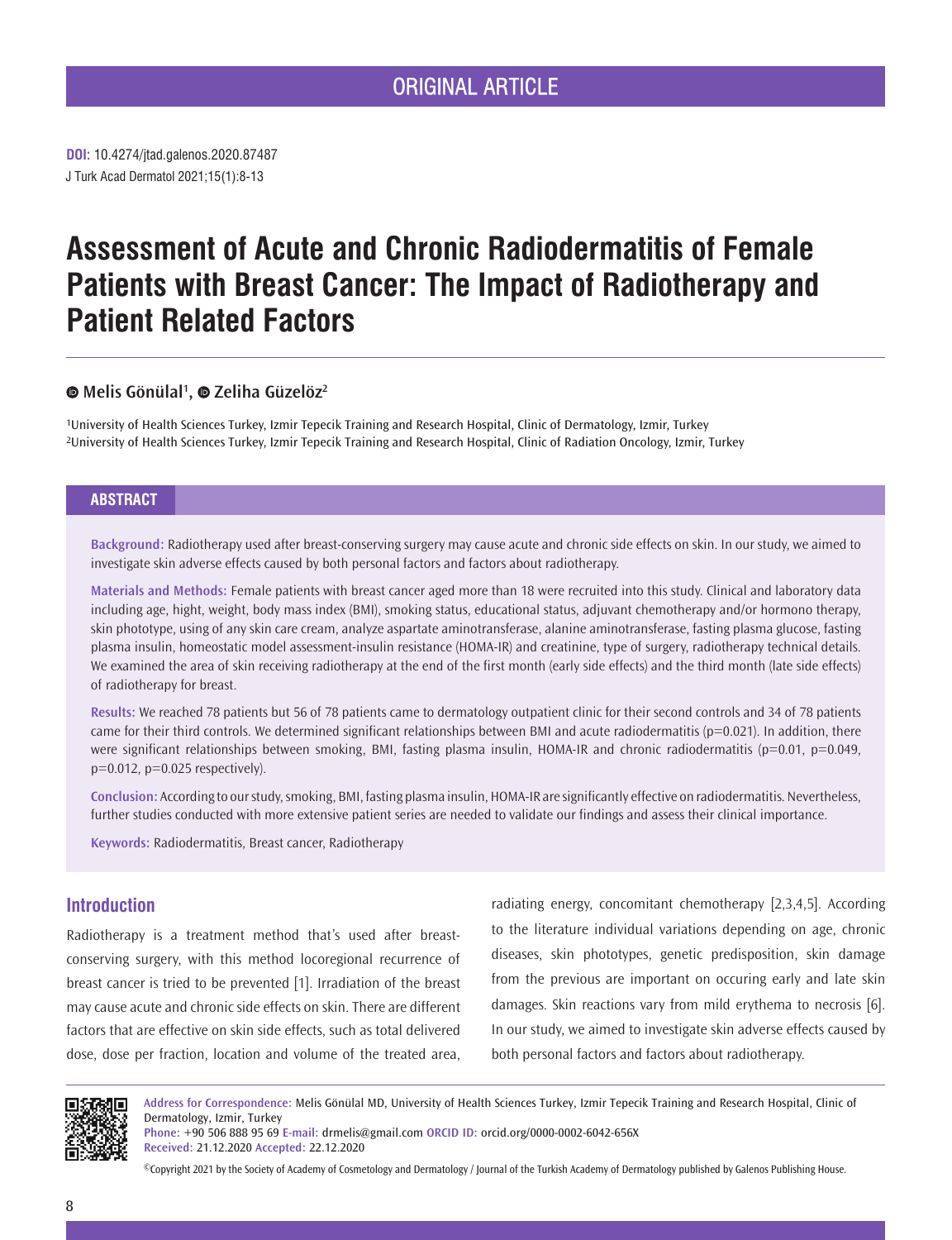# **Materials and Methods**

# **Study Design**

This study was designed as a prospective single-center study, and it was conducted under the ethical principles reported in the Declaration of Helsinki. It was approved by the University of Health Sciences Turkey, Izmir Tepecik Training and Research Hospital Ethical Review Committee (protocol number: 2019/13- 31, date: 11.09.2019). Female patients with breast cancer aged more than 18 who presented to the radiation oncology outpatient clinic of Izmir Tepecik Training and Research Hospital between September 2019 and October 2020 were recruited into this study. Dermatologic examinations of patients were always made by the same dermatologist of the same hospital. Both verbal and written informed consents were obtained from study participants. Clinical data including age, hight, weight, body mass index (BMI), smoking status, educational status, adjuvant chemotherapy and/or hormono therapy, skin phototype. All study patients were asked to give blood samples to analyze aspartate aminotransferase, alanine aminotransferase, fasting plasma glucose, fasting plasma insulin, homeostatic model assessment-insulin resistance (HOMA-IR) and creatinine. We examined the area of skin receiving radiotherapy at the end of the first month (early side effects) and the third month (late side effects) of radiotherapy for breast. We used Radiation Therapy Oncology Group/European Organization for Research and Treatment of Cancer radiation toxicity grading system for acute and chronic skin side effects [7,8].

#### **Radiation Therapy**

In our clinic, adjuvant radiotherapy is applied to all patients who underwent breast-conserving surgery and to all patients who underwent mastectomy with T3-4, N  $(+)$  in accordance with our hospital protocol. In patients undergoing breast conserving surgery, was applied to the whole breast radiotherapy and then an additional dose (boost) to the tumor bed. In those who undergo mastectomy, radiotherapy was applied to the chest wall. Boost was given to the incision scar in patients with skin involvement and positive surgical margins. In both groups, patients with positive lymph nodes were applied to peripheral lymph nodes irradiation.

A total of 50 Gy was given to the whole breast or chest wall, and boost to the tumor bed or incision scar with 2 Gy fraction dose in 5 days. If the surgical margin is positive or there is skin involvement, the boost dose is increased to 66 Gy.

Eclips version 15.5 is used for all plans by using the field in field technique with two conformal tangential fields has also been done including tomograpy based planning, simulation, verification&quality assurance. 110% the maximum dose (Dmax) was allowed in the plans. Two tangential fields are planned with

single or combined photon energy and boost is planned by using electron or photon. Treatment was given in the Varian Vital Beam linear accelerator.

In the light of clinical information and planning data, which breast of the patients is irradiated, it's stage according to the "American Joint Committee on Cancer" Cancer Staging Manual 8th Edition, type of surgery, radiotherapy technical details (energy, presence of bolus, mean-Dmax) were recorded.

In their first concultation, patients are advised to take a warm shower and not to use abrasive cleaning products and cosmetic products during the therapy. Patients come to the polyclinic once a week during the treatment process. Epithelizing cream is recommended to patients about two weeks when acute side effects begin. Additional medication is recommended if increased side effects are observed.

#### **Statistical Analysis**

Statistical power analysis was made with G-Power 3.1.9.4 programme and we determined that our study had 85.8% power. Statistical analysis was performed with Statistical Package for the Social Sciences version 17.0 statistic software package. Different variables were investigated with analytical methods if they were suitable for normal distribution (Kolmogorov-Smirnov/Shapiro-Wilk tests). In descriptive analysis, parameters were written as frecuency, percent, mean, standard deviation. Chi-squared test and Spearman test were used in comparing categorical data. P values of less than 0.05 were regarded as statistically significant.

#### **Results**

We reached 78 patients but 56 of 78 patients came to dermatology outpatient clinic for their second controls and 34 of 78 patients came for their third controls. Therefore we recorded the datas of 56 patients, excluded 22 patients who never came to controls because of Coronavirus disease-2019 pandemic. All datas of patients were presented in tables (Tables 1, 2, 3, 4, 5). None of the patients stopped treatment due to the side effects. The mean radiotherapy dose (Dmean) was  $55.45\pm4.37$  Gy (minimum 50, maximum 62) and the Dmax was  $62.04 \pm 4.33$  Gy (minimum 53, maximum 74). When we investigate only the patients who came to their third dermatology controls, we determined that Dmean was  $55.97\pm4.68$  Gy (minimum 50, maximum 62) and Dmax was  $61.65\pm3.96$  Gy (minimum 53, maximum 66). We determined significant relationships between BMI and acute radiodermatitis ( $p=0.021$ ) (Table 6). In addition, there were significant relationships between smoking, BMI, fasting plasma insulin, HOMA-IR and chronic radiodermatitis  $(p=0.01, p=0.01)$  $p=0.049$ ,  $p=0.012$ ,  $p=0.025$  respectively) (Tables 5, 6). There were no correlations between features about radiotherapy and acute and chronic radiodermatitis (Table 7).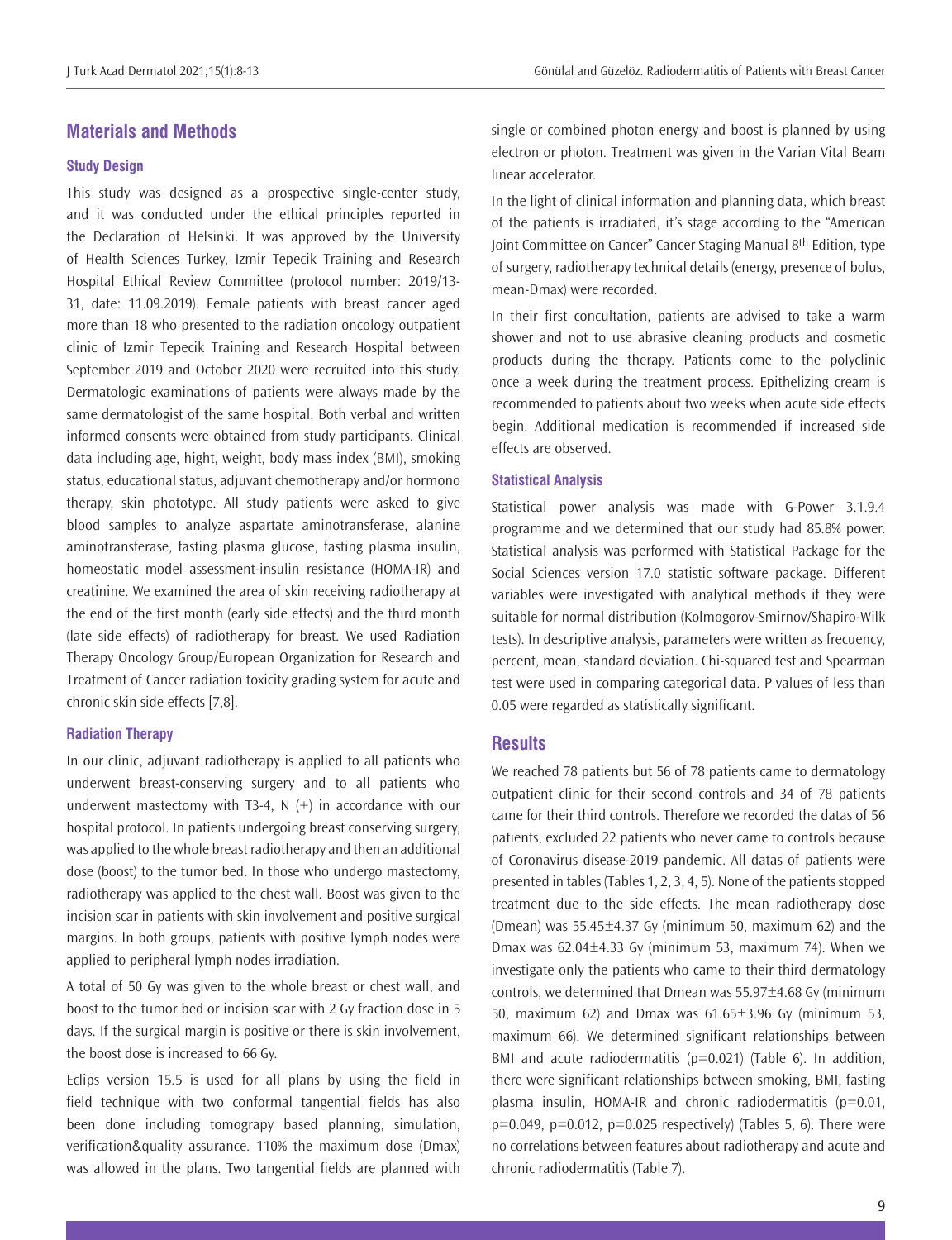# **Discussion**

The most common adverse effect of breast cancer radiotherapy is radiodermatitis. The pathogenesis of radiodermatitis is complex. A combination of radiation tissue injury occurs after an inflammatory reaction. Vascular permeability and vasodilation increase and consequently an erythematous skin reaction happens and then an inflammatory response occurs. Keratinocytes, fibroblasts, and endothelial cells take part in this inflammatory reaction with the cytokines and chemokines they produce and acute and chronic radiodermatitis can occur as an adverse effect [9].

| Table 1. Parameters that may be effective on skin damage<br>during radiotherapy |                |
|---------------------------------------------------------------------------------|----------------|
| <b>Parameters</b>                                                               | Patients (n/%) |
| <b>Smoking</b>                                                                  |                |
| - Yes                                                                           | 12/21.4        |
| $-NO$                                                                           | 44/78.6        |
| Adjuvant chemotherapy                                                           |                |
| - Yes                                                                           | 28/50          |
| $-$ No                                                                          | 28/50          |
| Adjuvant hormono therapy                                                        |                |
| - Yes                                                                           | 7/12.5         |
| $-NO$                                                                           | 49/87.5        |
| <b>Educational status</b>                                                       |                |
| - Illiterate                                                                    | 8/14.3         |
| - Literate                                                                      | 2/3.6          |
| - Primary school                                                                | 29/51.8        |
| - Middle school                                                                 | 0/0            |
| - High school                                                                   | 9/16.1         |
| - University                                                                    | 8/14.3         |
| Skin phototype (Fitzpatrick)                                                    |                |
| $-1$                                                                            | 4/7.1          |
| $-2$                                                                            | 37/66.1        |
| $-3$                                                                            | 14/25          |
| $-4$                                                                            | 1/1.8          |
| Skin care cream                                                                 |                |
| - Yes                                                                           | 15/26.8        |
| $-$ No                                                                          | 41/73.2        |
| Type of skin care cream                                                         |                |
| - None                                                                          | 41/73.2        |
| - Calendula cream                                                               | 1/1.8          |
| - Any barrier cream                                                             | 2/3.6          |
| - St. John's wort oil                                                           | 4/7.1          |
| - Radiocare                                                                     | 6/10.7         |
| - Urea                                                                          | 2/3.6          |
| <b>Total</b>                                                                    | 56/100         |

The impact of smoking is uncertain. Some researchs found significant relationships between smoking and radiodermatitis [10,11], some studies couldn't find any significant relationships [12,13,14]. In contrary to the findings of the studies of Back et al. [12] and Borm et al. [14] our results suggest that smoking is associated with chronic radiodermatitis. We think smoking is a risk factor for chronic radiodermatitis not for acute radiodermatitis.

Age is mentioned in the extrinsic factors of radiodermatitis [11]. According to the study of Back et al. [12] and Borm et al. [14] age isn't effective on occuring of radiodermatitis. We reached the same result in our study therefore we think that age isn't an effective factor of radiodermatitis.

Adjuvant chemotherapy and hormono therapy can be effective factors on occuring of radiodermatitis [11]. According to the study of Iwakawa et al. [11] and Borm et al. [14], it wasn't be found any statistically significant relationship between adjuvant chemotherapy and hormono therapy and radiodermatitis. Our findings are in line with Iwakawa et al. [11] and Borm et al. [14]. We think that adjuvant chemotherapy and hormono therapy aren't effective factors for radiodermatitis.

Skin phototype classifications were initially developed by Fitzpatrick [13]. According to the study of Yamazaki et al. [13], self-reported skin phototype can be potentially a good predictor determining skin sensitivity to radiation exposure during the process of clinical screening. In our study, incompatible with the study of Yamazaki et al. [13], analysis of the relationships between skin phototype and radiodermatitis revealed that radiodermatitis couldn't be associated with skin phototype. Additionally, in the study of Yamazaki et al. [13], researchers found that the "suntan" skin phototype predicted higher pigmentation in radiation dermatitis. We think that skin phototype isn't an effective factor for radiodermatitis.

Non-comedogenic emollient creams are recommended for the care of skin that receives radiotherapy [15]. According to the study of

| Table 2. Laboratuary findings of patients with breast cancer        |                                                 |  |
|---------------------------------------------------------------------|-------------------------------------------------|--|
| Parameters (normal range)                                           | <b>Patients</b><br>(mean±standard<br>deviation) |  |
| Age                                                                 | $53.02 + 12.12$                                 |  |
| BMI (18.5-24.9 kg/m <sup>2</sup> )                                  | $27.6 + 4.84$                                   |  |
| AST (0-35 U/L)                                                      | $19.83 + 5.62$                                  |  |
| ALT (0-35 U/L)                                                      | $20.6 + 6.54$                                   |  |
| Creatinine $(0.6-1.1 \text{ mg/dL})$                                | $0.73 + 0.1$                                    |  |
| Fasting plasma glucose (74-106 mg/dL)                               | $108.91 + 27.92$                                |  |
| Fasting plasma insulin (1.9-23 mU/L)                                | $9.54 + 6.29$                                   |  |
| $HOMA-IR (0-2.5)$                                                   | $2.66 + 2.31$                                   |  |
| BMI: Body mass index, AST: Aspartate aminotransferase, ALT: Alanine |                                                 |  |

aminotransferase, HOMA-IR: Homeostatic model assessment-insulin resistance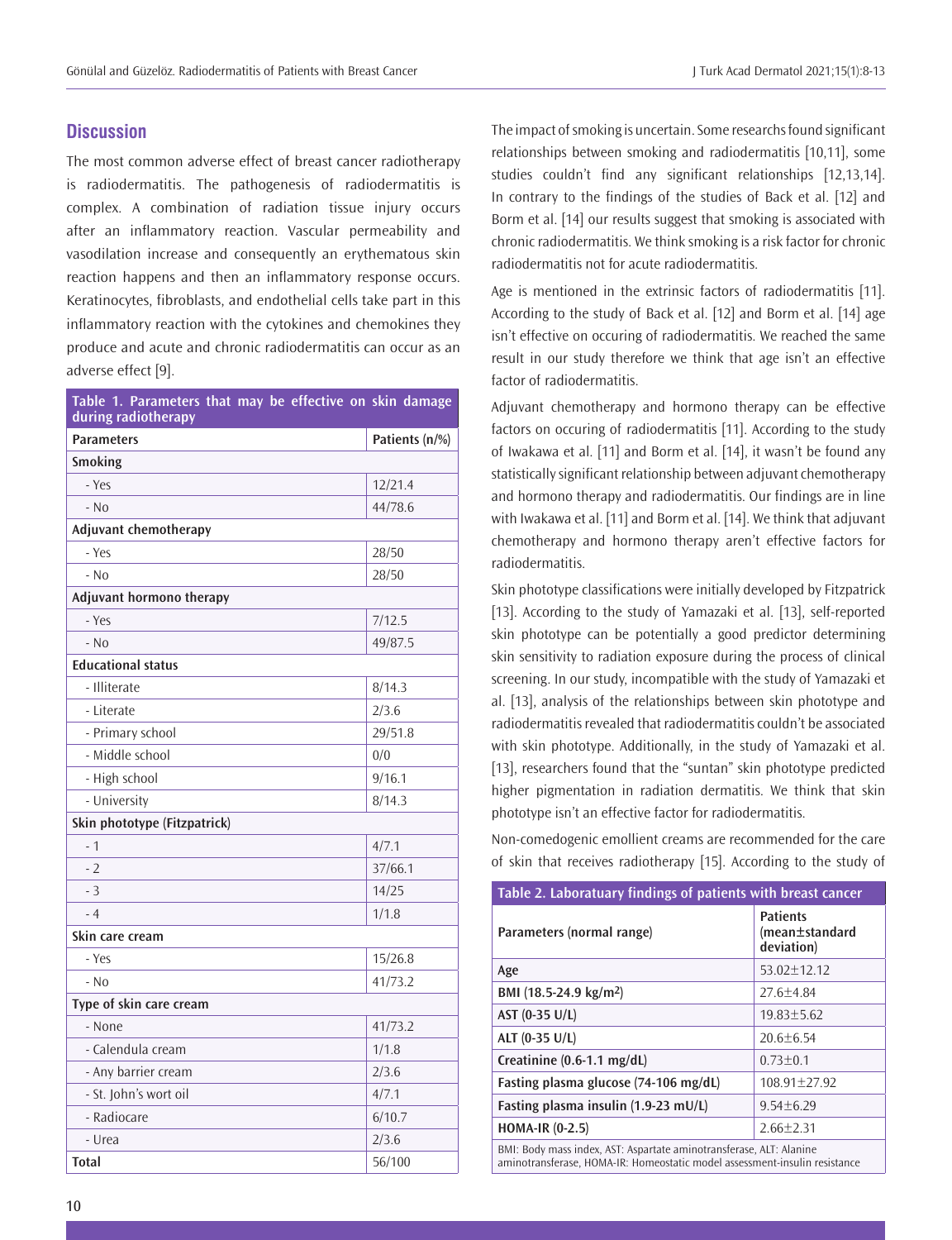Yamazaki et al. [15], daily dermocosmetic use is useful from the beginning of radiotherapy to prevent acute radiodermatitis. In our study, we determined that 15 cases were using any dermatologic care cream (antibacterial creams, creams including zinc-urea, radiocare etc.) in addition of epithelizing cream. Nevertheless, we didn't found any significant relationship between using extra skin care cream and radiodermatitis. If we could include more cases, maybe the results could change in favor of skin care creams. According to another study, Calendula officinalis can prevent radiodermatitis

| Table 3. Findings about radiotherapy                                                              |                |
|---------------------------------------------------------------------------------------------------|----------------|
| <b>Parameters</b>                                                                                 | Patients (n/%) |
| <b>Breast</b>                                                                                     |                |
| - Right                                                                                           | 23/41.1        |
| $ left$ $eff$                                                                                     | 31/55.4        |
| - Both right and left                                                                             | 2/3.6          |
| Type of surgery                                                                                   |                |
| $-BCS$                                                                                            | 43/76.8        |
| - Total mastectomy                                                                                | 13/23.2        |
| Pathology                                                                                         |                |
| - DCIS                                                                                            | 2/3.6          |
| $-$ IDC                                                                                           | 54/96.4        |
| <b>Boost</b>                                                                                      |                |
| - Yes                                                                                             | 45/80.4        |
| $-$ No                                                                                            | 11/19.6        |
| <b>Bolus</b>                                                                                      |                |
| - Yes                                                                                             | 2/3.6          |
| - No                                                                                              | 54/96.4        |
| Boost energy type                                                                                 |                |
| - Photon                                                                                          | 35/62.5        |
| - Electron                                                                                        | 21/37.5        |
| Acute damage of skin                                                                              |                |
| - No damage                                                                                       | 2/3.6          |
| - Grade 1                                                                                         | 15/26.8        |
| - Grade 2                                                                                         | 14/25          |
| - Grade 3                                                                                         | 25/44.6        |
| Chronic damage of skin (for 34 patients)                                                          |                |
| - No damage                                                                                       | 8/14.3         |
| - Grade 1                                                                                         | 5/8.9          |
| - Grade 2                                                                                         | 21/37.5        |
| - Total                                                                                           | 34/60.7        |
| Energy used on primary area                                                                       |                |
| $-6$ mvx                                                                                          | 11/19.6        |
| $-6 - 10$ mvx                                                                                     | 4/7.1          |
| $-6 - 15$ mvx                                                                                     | 41/73.2        |
| <b>Total</b>                                                                                      | 56/100         |
| BCS: Breast conserving surgery, DCIS: Ductal carcinoma in situ, IDC: Invasive<br>ductal carcinoma |                |

and the studies were not conclusive, either due to systematic driving errors or results without statistical significance [6].

Our investigation regarding the relationship between educational status and radiodermatitis revealed that educational status isn't an

| Table 4. Stage of breast cancer of patients according to the<br>American Joint Committee on Cancer stagining system |                |  |
|---------------------------------------------------------------------------------------------------------------------|----------------|--|
| <b>Phases</b>                                                                                                       | Patients (n/%) |  |
| Stage 0 (TisN0M0)                                                                                                   | 2/3.6          |  |
| Stage 1                                                                                                             | 11/19.6        |  |
| Stage 2                                                                                                             | 31/55.4        |  |
| Stage 3                                                                                                             | 9/16.2         |  |
| Stage 4                                                                                                             |                |  |

#### **Table 5. Correlations between personel factors of patients and acute and chronic radiodermatitis**

| р                            | Acute<br>radiodermatitis | Chronic<br>radiodermatitis |
|------------------------------|--------------------------|----------------------------|
| Age                          | 0.98                     | 0.63                       |
| Smoking                      | 0.84                     | $0.01*$                    |
| Adjuvant chemotherapy        | 0.79                     | 0.95                       |
| Adjuvant hormono therapy     | 0.89                     | 0.8                        |
| <b>Educational status</b>    | 0.49                     | 0.51                       |
| Skin phototype (Fitzpatrick) | 0.22                     | 0.65                       |
| Using care cream for skin    | 0.36                     | 0.22                       |
| * $p≤0.05$                   |                          |                            |

### **Table 6. Correlations between laboratory findings of patients and acute and chronic radiodermatitis**

| p                                                                  | Acute<br>radiodermatitis | Chronic<br>radiodermatitis |
|--------------------------------------------------------------------|--------------------------|----------------------------|
| BMI                                                                | $0.021*$                 | $0.049*$                   |
| <b>Fasting plasma glucose</b>                                      | 0.15                     | 0.68                       |
| Fasting plasma insulin                                             | 0.78                     | $0.012*$                   |
| <b>HOMA-IR</b>                                                     | 0.63                     | $0.025*$                   |
| BMI: Body mass index HOMA-IR: Homeostatic model assessment-insulin |                          |                            |

BMI: Body mass index, HOMA-IR: Homeostatic model assessment-insulin resistance, \*p≤0.05

#### **Table 7. Correlations between features about radiotherapy and acute and chronic radiodermatitis**

| р                                                                                     | Acute<br>radiodermatitis | Chronic<br>radiodermatitis |
|---------------------------------------------------------------------------------------|--------------------------|----------------------------|
| <b>Boost</b>                                                                          | 0.082                    | 0.49                       |
| <b>Energy type</b>                                                                    | 0.22                     | 0.2                        |
| Type of surgery                                                                       | 0.059                    | 0.46                       |
| Dmean skin (Gy)                                                                       | 0.48                     | 0.29                       |
| Dmax skin (Gy)                                                                        | 0.36                     | 0.26                       |
| Energy used on primary area                                                           | 0.62                     | 0.58                       |
| Dmean: the mean radiotherapy dose, Dmax: the maximum radiotherapy dose,<br>* $p≤0.05$ |                          |                            |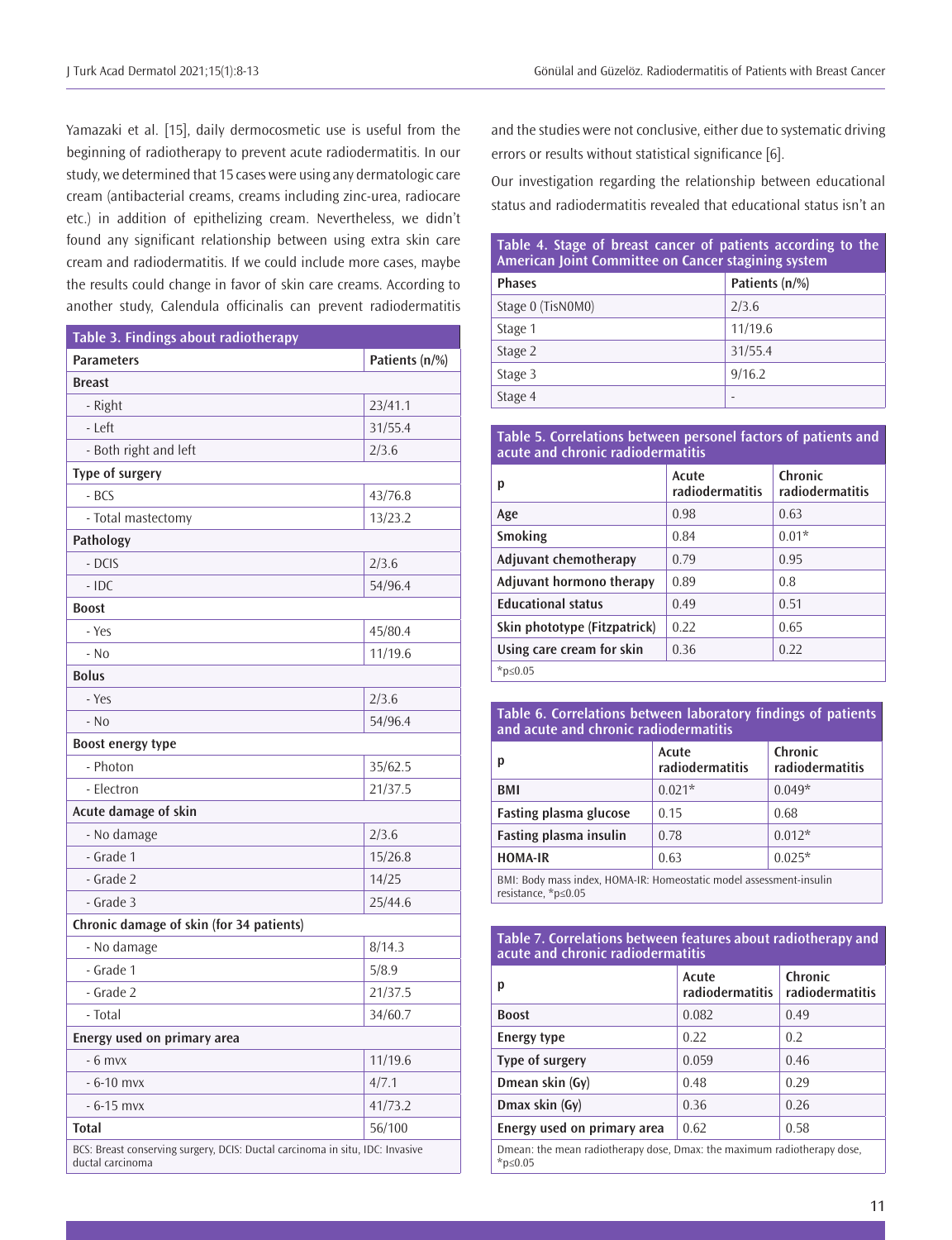effective factor on occuring acute or chronic radiodermatitis. We didn't found any literature that mentioned relationships between educational status and radiodermatitis.

BMI can be thought an effective factor for occuring radiodermatits. In the study of Yamazaki et al. [15] BMI was found to be a simple and effective tool for examining radiation dermatitis. In our study, compatible with the research of Yamazaki et al. [15], we found that there was a significant relationship between BMI and acute and chronic radiodermatitis. According to our study patients with normal BMI are less likely to have acute and chronic radiodermatitis.

Diabetes mellitus has been cited as one of the causes of radiodermatitis [16]. We determined in our study that there were significant relationships between fasting plasma insulin, HOMA-IR and chronic radiodermatitis. We observed that these two factors weren't effective on acute radiodermatitis. In the literature we didn't find any other studies that were similar to our work about the effects of fasting plasma glucose, fasting plasma insulin and HOMA-IR on radiodermatitis.

In our study, we observed that boost, energy type, type of surgery, Dmean, Dmax used on primary area weren't effective on occuring of acute and chronic radiodermatitis. In Borm et al.'s [14] study with 255 cases, researchers investigated acute radiodermatitis in modern adjuvant 3D conformal radiotherapy for breast cancer and used for scoring of radiodermatitis Common Terminology Criteria for Adverse Events V.4.0. The researchers observed that boost wasn't significantly effective on occuring of acute radiodermatitis. In this study, 92.2% of all cases received boost. In our research, the percentage of cases who got boost was 80.4%. In the same study, researchers didn't find any significant relationships between Dmax and Dmean and radiodermatitis. According to our research, we think parameters about radiotherapy technics weren't significantly effective on acute and chronic radiodermatitis. That is because of using high conformal techniqeu and also close clinical follow up.

## **Study Limitations**

Our study has some limitations which need to be considered while evaluating its findings. First, it is a single-center study. Second, although radiation oncologist was always working in the same part of hospital, dermatologist was working in the three different parts of the hospital during the process of research, therefore patients who had skin damage because of radiotherapy, couldn't be sometimes examined by dermatologist. Somestimes, cases forgot their second and third visits for dermatology outpatient clinic. If dermatologist and radiation oncologist always worked in the same part of hospital, the number of patients would be higher.

# **Conclusion**

In conclusion, during breast cancer radiotherapy, nearly all patients will experience radiodermatitis. Different factors can be effective on occuring radiodermatitis. According to our study, smoking, BMI, fasting plasma insulin, HOMA-IR are significantly effective on radiodermatitis. Our study was the first to evaluate the relationship between radiodermatitis and different, numerous factors to the best of our knowledge. Nevertheless, further studies conducted with more extensive patient series are needed to validate our findings and assess their clinical importance.

# **Ethics**

**Ethics Committee Approval:** The study were approved by the University of Health Sciences Turkey, Izmir Tepecik Training and Research Hospital Ethical Review Committee (protocol number: 2019/13-31, date: 11.09.2019).

**Informed Consent:** Both verbal and written informed consents were obtained from study participants.

**Peer-review:** Internally peer-reviewed.

# **Authorship Contributions**

Surgical and Medical Practices: M.G., Z.G., Concept: M.G., Z.G., Design: M.G., Z.G., Data Collection or Processing: M.G., Z.G., Analysis or Interpretation: M.G., Z.G., Literature Search: M.G., Z.G., Writing: M.G., Z.G.

**Conflict of Interest:** No conflict of interest was declared by the authors.

**Financial Disclosure:** The authors declared that this study received no financial support.

## **References**

- 1. Fisher B, Anderson S, Bryant J, Margolese RG, Deutsch M, Fisher ER, Jeong JH, Wolmark N. Twenty-year follow-up of a randomized trial comparing total mastectomy, lumpectomy, and lumpectomy plus irradiation for the treatment of invasive breast cancer. N Engl J Med 2002;347:1233-1241.
- 2. Fehlauer F, Tribius S, Alberti W, Rades D. Late effects and cosmetic results of conventional versus hypofractionated irradiation in breast-conserving therapy. Strahlenther Onkol 2005;181:625-631.
- 3. Johansson S, Svensson H, Denekamp J. Dose response and latency for radiation-induced fibrosis, edema, and neuropathy in breast cancer patients. Int J Radiat Oncol Biol Phys 2002;52:1207-1219.
- 4. Lilla C, Ambrosone CB, Kropp S, Helmbold I, Schmezer P, von Fournier D, Haase W, Sautter-Bihl ML, Wenz F, Chang-Claude J. Predictive factors for late normal tissue complications following radiotherapy for breast cancer. Breast Cancer Res Treat 2007;106:143-150.
- 5. Bentzen SM, Overgaard J. Patient-to-Patient Variability in the Expression of Radiation-Induced Normal Tissue Injury. Semin Radiat Oncol 1994;4:68- 80.
- 6. Di Franco R, Sammarco E, Calvanese MG, De Natale F, Falivene S, Di Lecce A, Giugliano FM, Murino P, Manzo R, Cappabianca S, Muto P, Ravo V. Preventing the acute skin side effects in patients treated with radiotherapy for breast